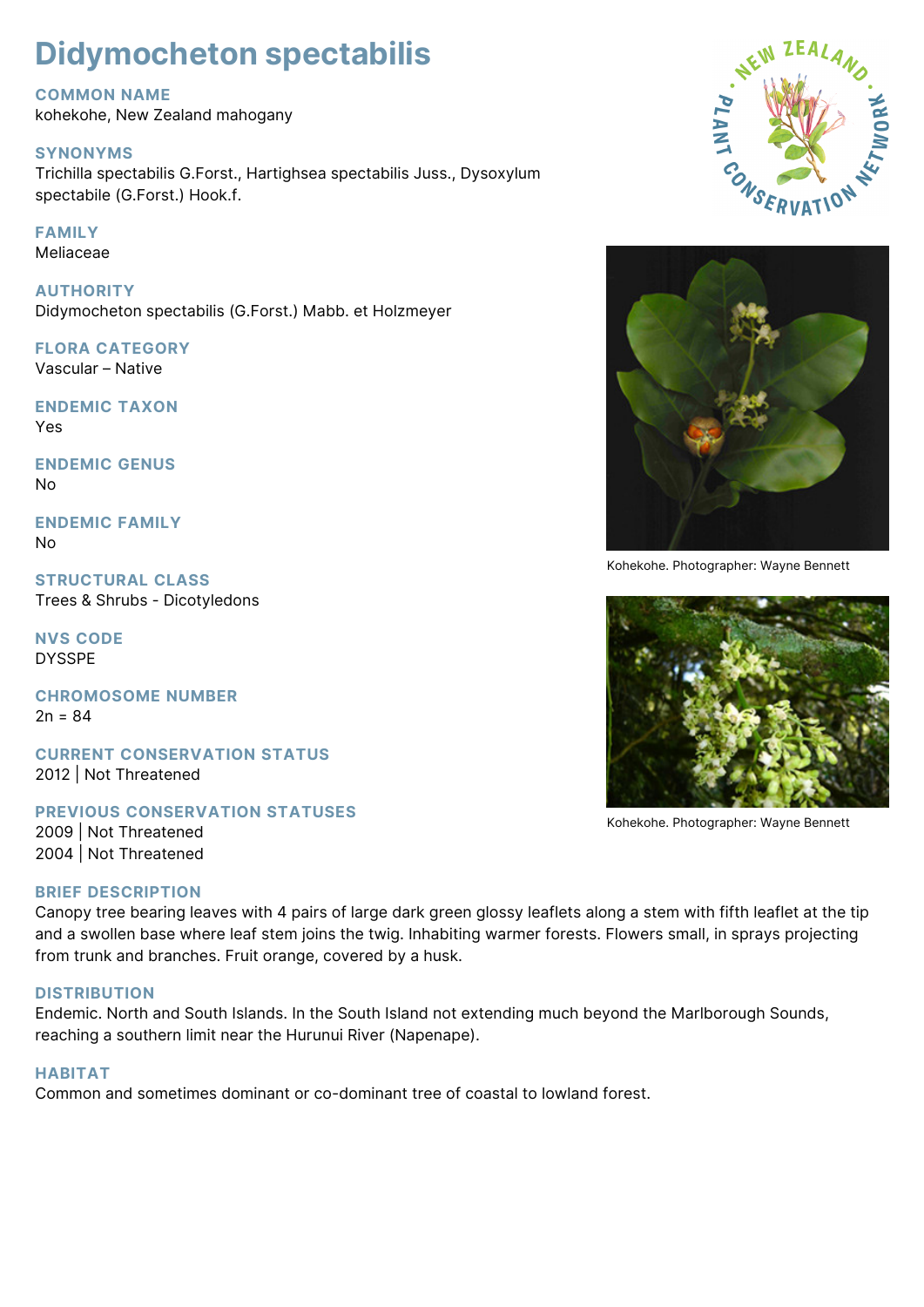#### **FEATURES**

Tree up to 15 m tall usually with abroad, spreading canopy. Trunk up to 1 m diam., branches stout, erect then spreading. Bark pale brown, under bark green. Leaves compound, imparipinnate, alternate on pulvinate petioles up to 40 mm long, leaflet pairs 4-6, (50-)-150(-200) x (20-)30(-80) mm, opposite to subopposite, bright green, yellowgreen to dark green, ovate to obovate-oblong, leathery, margins somewhat undulate. Plants gynodioecious, with fixed female and inconstant males on different trees. Inflorescence a cymose, drooping, panicle arising from trunk and branches (cauliflorous). Flowers c. 30 mm diam., fleshy. Pedicels short. Calyx divided to base, lobes broadoblong, abruptly pointed, ciliate, petals linear, 10 mm, spreading, waxy white or greenish. Capsules, woody, broadobovoid to subglobose, 3-4-celled, c. 25 mm long, green. Seeds 2 per cell, orange or scarlet.

#### **SIMILAR TAXA**

A very distinctive tree which with its large compound green leaves and cauliflorous flowering habit could not easily be confused with any other indigenous, naturalised or exotic species present in New Zealand.

**FLOWERING** March - June

**FLOWER COLOURS**

Green, White

**FRUITING** April - August

**LIFE CYCLE** Arillate seeds are dispersed by frugivory (Thorsen et al., 2009).

#### **PROPAGATION TECHNIQUE**

Easy from fresh seed.

#### **THREATS**

Not Threatened. However, where possum and rat numbers are high this species is not actively regenerating. Possums defoliolate trees, and will heavily browse inflorescences such that few succeed in flowering and setting fruit. Rats are major seed predators. Only where control of these animals is undertaken, or on possum and rodentfree offshore islands can one see kohekohe flowering, fruiting and regenerating freely. If numbers of these introduced animals remain unchecked, it is clear that kohekohe will decline and vanish from large parts of its natural range.

#### **TOLERANCES**

Easily grown in a variety of situations and moisture levels. Intolerant of cold, and frost-sensitive.

# **ETYMOLOGY**

**spectabilis**: Notable

#### **WHERE TO BUY**

Occasional available from specialist native plant, and some mainline commercial nurseries.

#### **Taxonomic Notes**

We follow Holzmeyer et al. (2021) in placing *Dysoxylum spectabile* in the genus *Didymocheton* Blume.

#### **ADDITIONAL NOTES**

The name of Pukekohe, a town south of Auckland, is an abbreviation of "Puke kohekohe" which means "Hill of the kohekohe".

#### **ATTRIBUTION**

Fact sheet prepared by P.J. de Lange for NZPCN (1 June 2013)